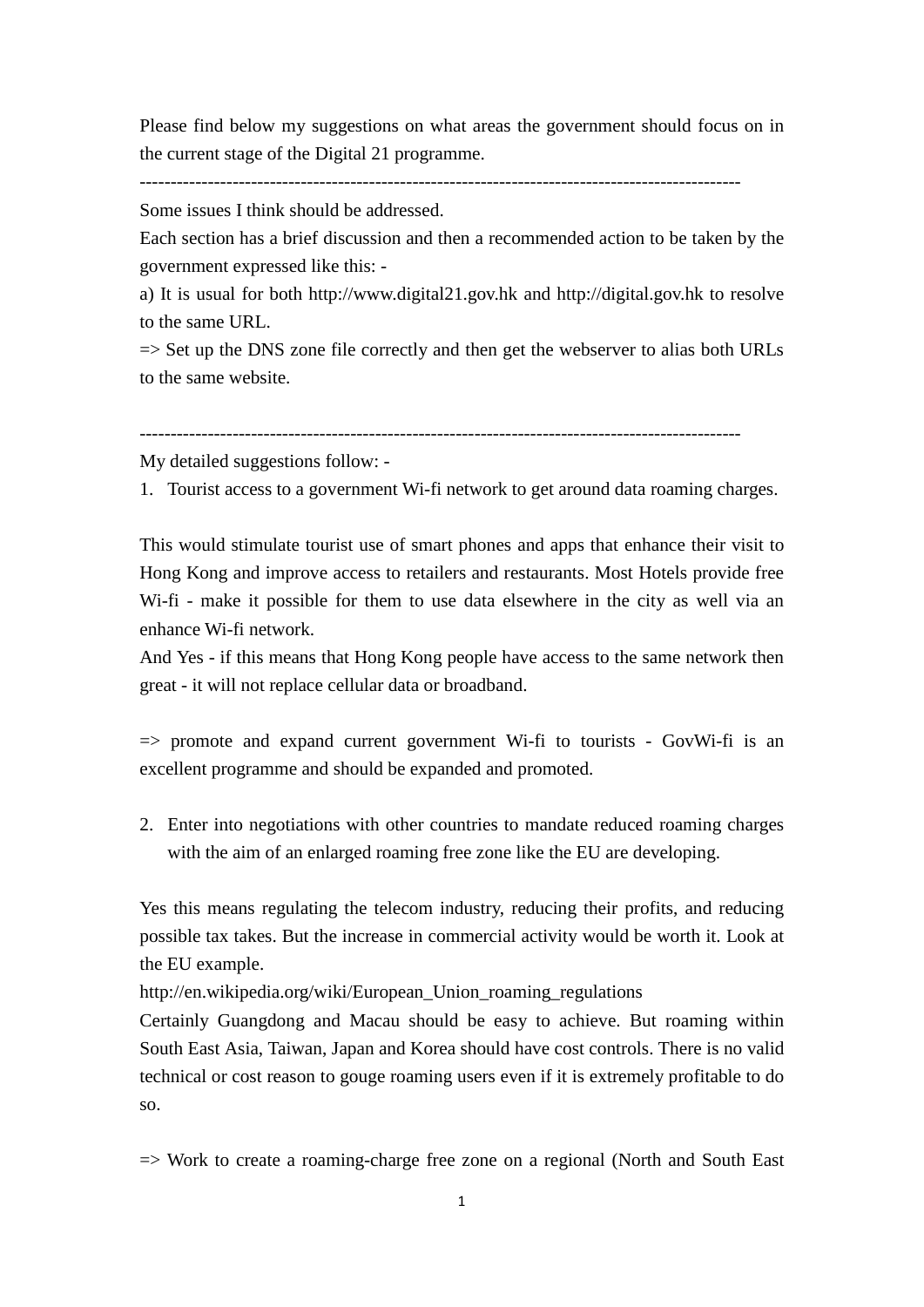Asia) basis to remove roaming charges as much as possible.

3. Mandate that taxis take Octopus cards for payment.

It is a nonsense that all public transport except taxis use Octopus. It may be that taxi drivers like the cash business they don't need to declare to the IRD - and this may cause protests. But everyone else pays tax on their income when it reaches the threshold so should taxi drivers.

 $\Rightarrow$  Taxis to use Octopus cards for all rides

4. Mandate that manufacturers and suppliers take back old computers, monitors, mobile phones, and other equipment.

Swire will not take back old water chillers and advise that the products just be dumped. This is corporate irresponsibility but it should be an offence under law. Many other jurisdictions mandate return of old product.

 $\Rightarrow$  Mandate the return to manufacturers of old unused electronic appliances

5. The curriculum of schools must include a requirement to learn computer programming for children from the age of 13.

I've thought this for a long time and I'm very happy to see this in the Public Consultation document - excellent.

Computer programming is applied algebra and is a relatively easy subject for children to apply their minds to. It is a skill that in itself is valuable but it is transferable as well.

Programming is very task focused and requires analysis of the steps to achieve the task and then the application of this logic to a clue and useful end.

All to often schools require students to use computers but they are usually used to replace pen and paper, or to motivate children to create reports by allowing them to use powerpoint or animation. However these skills are readily learned in the workforce and are any way simple outgrowths of any use of computers.

By actually requiring students to learn simple programming many more useful skills are acquired. I personally would not want my son to learn how to use a word processor or animation program at school when they should be learning the basic foundations of an education.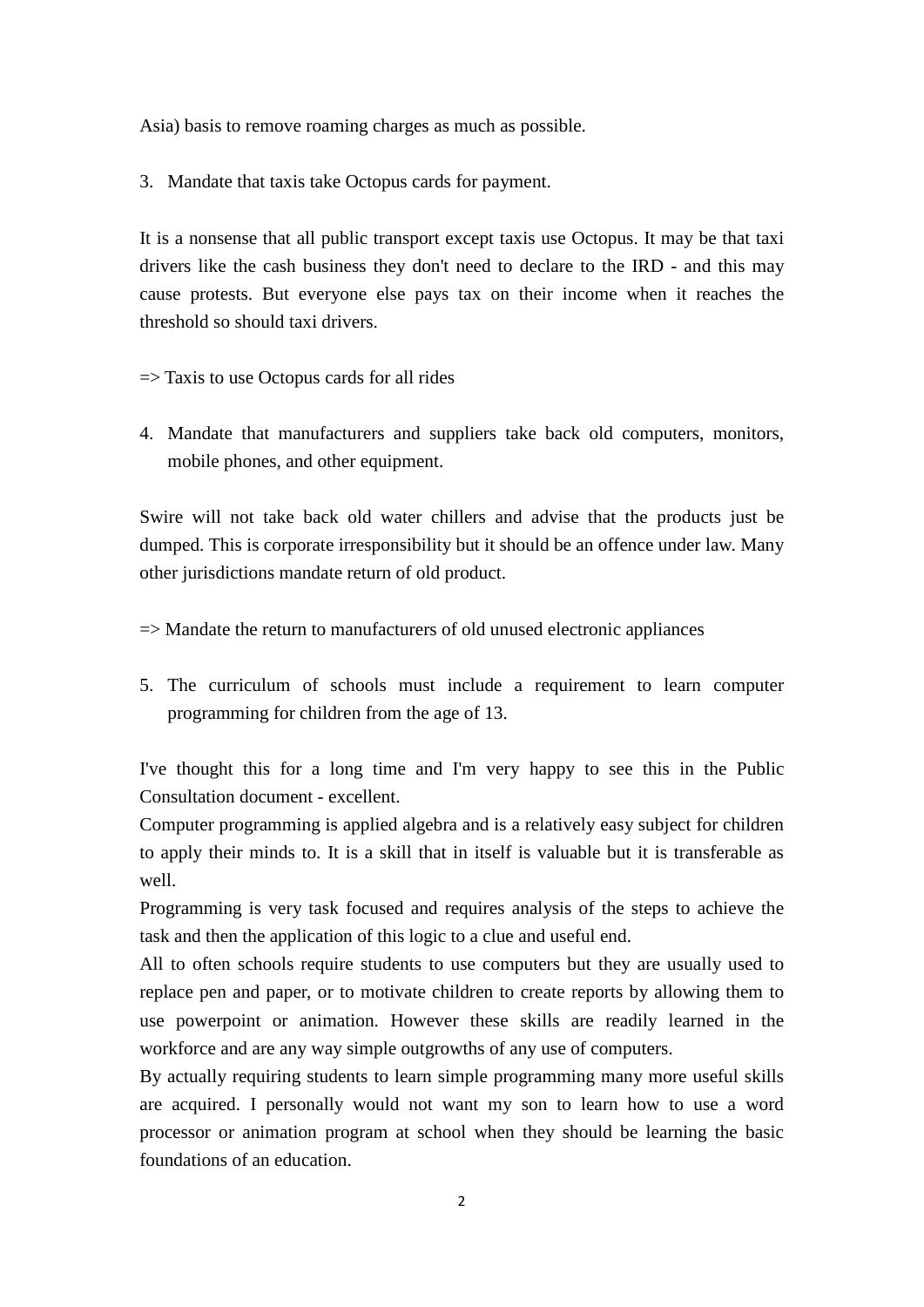Programming and the logic skills that are an outgrowth of this learning is a basic foundation that can then be built on for other subjects.

 $\Rightarrow$  Mandate changes to the school curriculum for children to learn computer language programming. Focus on lower level programming in procedural languages such as PHP / C++ / Ruby / Python / Javascript

6. Open all government data on an open basis so that mashups and innovative uses of the data can be created

Don't charge for access, don't prevent anyone charging for their apps - but perhaps make sure each user of the data acknowledges the source of the data so that recognition is made of the efforts of government.

 $\Rightarrow$  Keep enhancing government open data schemes and educate departments to open more.

=> Some of the tasks set for students when learning programming could be to create innovative mash ups of government data - award prizes for doing so.

7. Encourage other companies to open access to their public data in machine readable format for similar uses.

Television EPGs, Bus timetables, Bus, ferry and train locations, Taxi locations, Hotel occupancy, Restaurant pricing

Anything that is current published in some form but in an unstructured manner. For instance location of public transport assets is available in some instances but requires a dedicated web site to access.

For instance the HK Tramways QR code driven web app.

All such public information should be in a standard format so that there is little need for web scrapers to constantly be updated. The Semantic Web provides a basis for such a format.

http://en.wikipedia.org/wiki/Semantic\_Web

 $\Rightarrow$  create a task force to educate and promote open data access for private companies

 $\Rightarrow$  create an awards scheme for companies that do so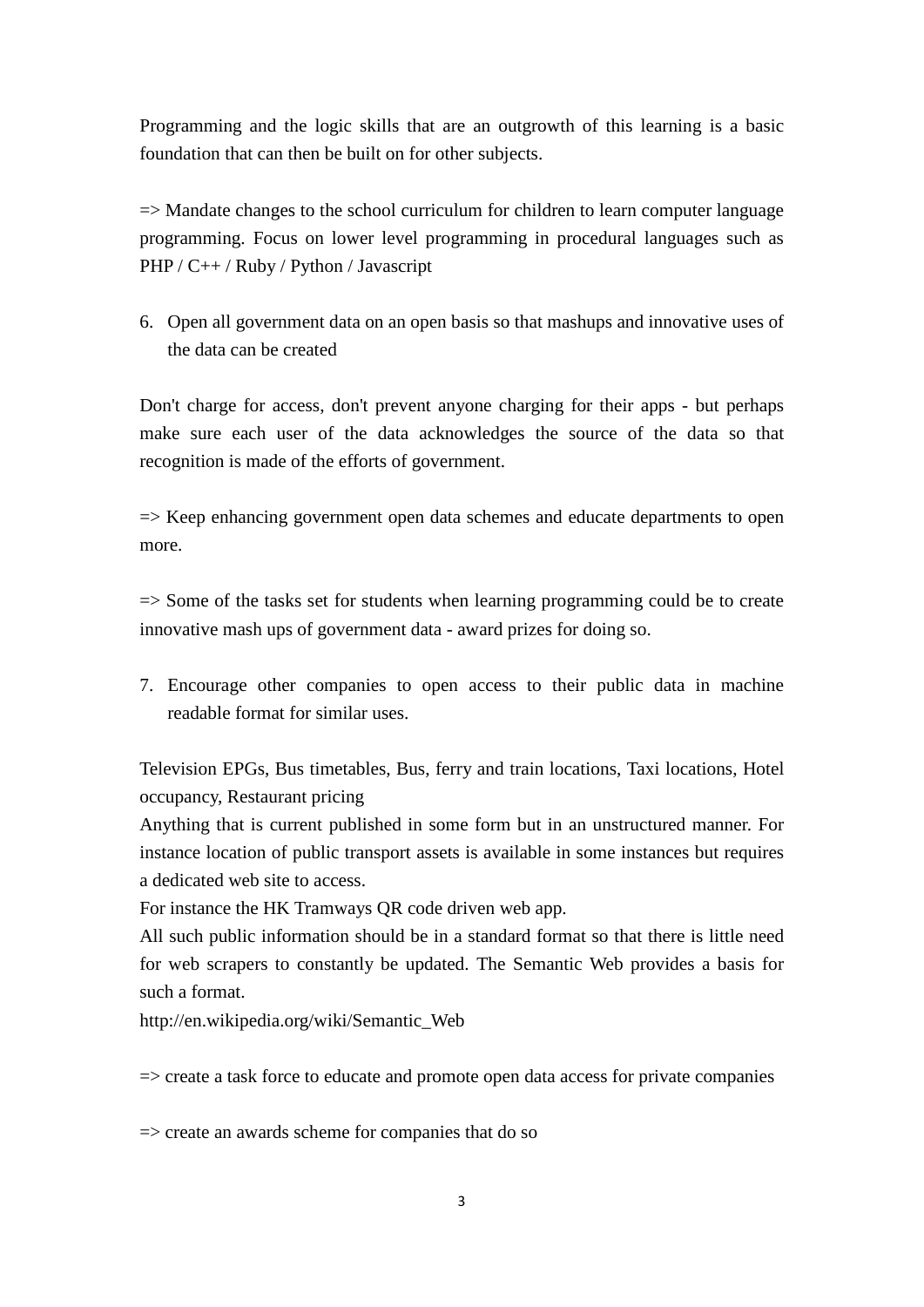8. Open access to all public location CCTVs and publish an open record of what government departments, including the Police, are using the cameras for.

It is vital that such oversight of CCTV use is published.

Who is watching the watchers?

This allows the public to be assured that the use to which this surveillance is being used is in a benign manner. In the same way that governments announce that law abiding citizens have nothing to fear from cameras so law abiding government departments and officials should have nothing to fear.

A detailed analysis of the importance of this process is presented in 'The Transparent Society' by Dr David Brin

http://www.amazon.com/The-Transparent-Society-Technology-Between/dp/07382014 48

Releasing access to all public cctv cameras would be a boost to the same impulse I outlined in item 6 and is presented in the Consultation Document under 'Public Sector Information as Default'

However anyone who accesses these camera would then be entered into a public database of who accessed the cameras. This in turn would then be subject to potential mashup apps so everyone could see who was interested in which camera.

There is the opportunity for abuse - stalkers etc... but if they are logged in their stalking would be a matter of public record and censure. Only good would come of it. Read The Transparent Society for why this is important.

 $\Rightarrow$  Open access to public CCTV cameras but track who is accessing them both government and private individuals and bodies

 $\Rightarrow$  An ideal way to determine the validity of this would be to invite Dr David Brin to present to government on why this is a necessary idea.

9. Ensure that all Hong Kong people understand that it is legal and proper to film the police and other enforcement bodies in public areas.

And then create a place for these videos to be uploaded for public viewing.

This is an important public right and it follows the same principle that any police or enforcement body that is acting lawfully would have nothing to fear from being filmed - and in fact just the reverse. It would be clear that Hong Kong police are the best in Asia.

In turn it would be sensible to equip beat officers with personal camera -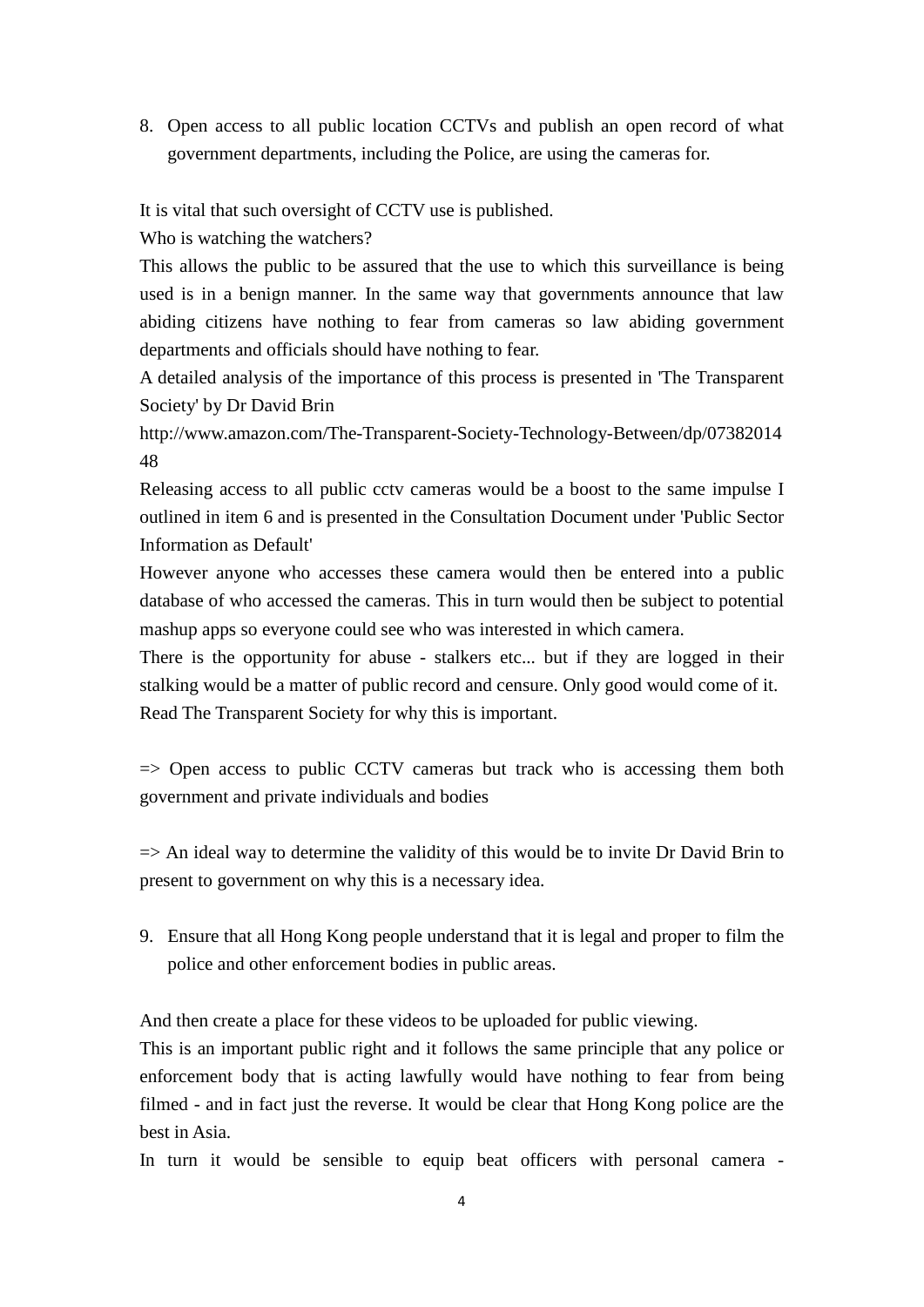http://gopro.com/ - or the professional equivalent.

http://www.policeone.com/police-products/body-cameras/

Being able to look back and record events is now easy and inexpensive and we should equip our society to do so in a fair manner with the information available for all.

Developing the tools within Hong Kong to make best use of these technologies would boost our ICT industry. It is a trend that should be advanced around the world and Hong Kong could lead the world in this area.

 $\Rightarrow$  educate Hong Kong people that filming police and enforcement staff in public is legal and provide a venue for the presentation of these videos

 $\Rightarrow$  such video uploads should be curated of course - but by a body independent of the police and enforcement bodies. Perhaps the ombudsman secretariate

10. Sensors

This is huge growth market - it is part of the internet of things. The Hong Kong government should create a task force that identifies technologies and ways to deploy them for the public good.

The data from the sensors could be made public

The market for the sensors could then also be encouraged and Hong Kong ICT companies would have the chance to take a lead in this field.

For instance small chemical sensors for tracking of pollutants and chemical weapons these could be deployed on buses, buildings and ultimately into mobile phones.

 $\Rightarrow$  provide a market for intelligent sensors and publish the data publicly using the semantic web / machine readable data.

11. Doctors as a distributed disease detection network reporting in REAL TIME

Imagine if all the GPs in Hong Kong had a card with bar codes on it, and a wand with which to swipe the bar codes. Every time that they saw a patient they would be required to quickly work through the card answering some simple questions by swiping the wand over the relevant bar code.

A PC computer in the Doctor's office would then receive the data and send it to Health Department.

We would basically be able to track disease in real time as it happens rather than waiting for reports to filter through.

Questions such as: -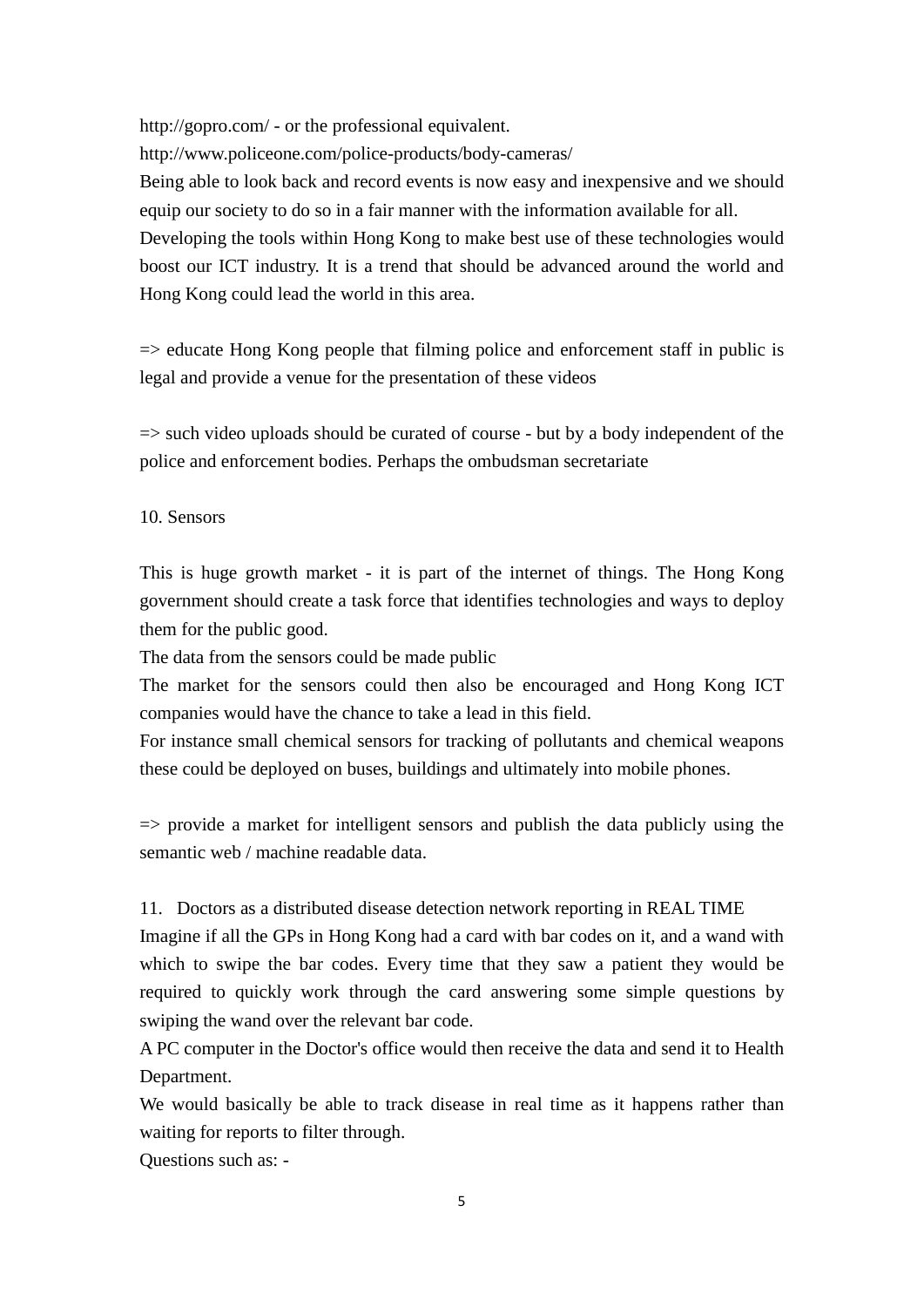1. Temperature of patients

- 2. Age and Sex
- 3. Basic symptoms
- 4. Ultimate diagnosis

No personal particulars of the patient would be sent - we're not interested in that. We're interested in general trends within the population.

Schools could be mandated to submit information on students' health and attendance as well. This would only enhance awareness of the extent of disease and more information would actually reduce fear and uncertainty.

Advantages

- This would provide fascinating research tools that our medical departments at the university can use for analysis.

- Any possible outbreak of pandemic disease can be spotted and tracked in REAL TIME

- The company developing this system would have a ready worldwide market - the HK government should provide the first market for this

Ultimately the system would be able to provide a weather report of Hong Kong's state of health - and you could imagine a health report during the news.

 $\Rightarrow$  Mandata that all GPs and hospitals report basic diagnosis information in REAL TIME back to the Health Department. This would be publicly available information presented using the semantic web or other machine readable data.

 $\Rightarrow$  Schools could also be part of this - sending attendance data and the health of students to the same database.

-------------------------------------------------------------------------------------------------

In all of these recommendations for government action there is one overriding impulse: -

Provide the tools to open access to all government data so that it is free to use and reuse.

A secondary impulse is to encourage private companies to do the same

A tertiary impulse is to encourage common tools to access this data and freely disseminate it publicly - almost no publicly gathered data should be hidden if it is anonymised.

But it is pretty easy to work out where the line is between public and private -

If you can see this information while standing in the street then any electronic means for gathering the data should be made freely available - as long as those people who